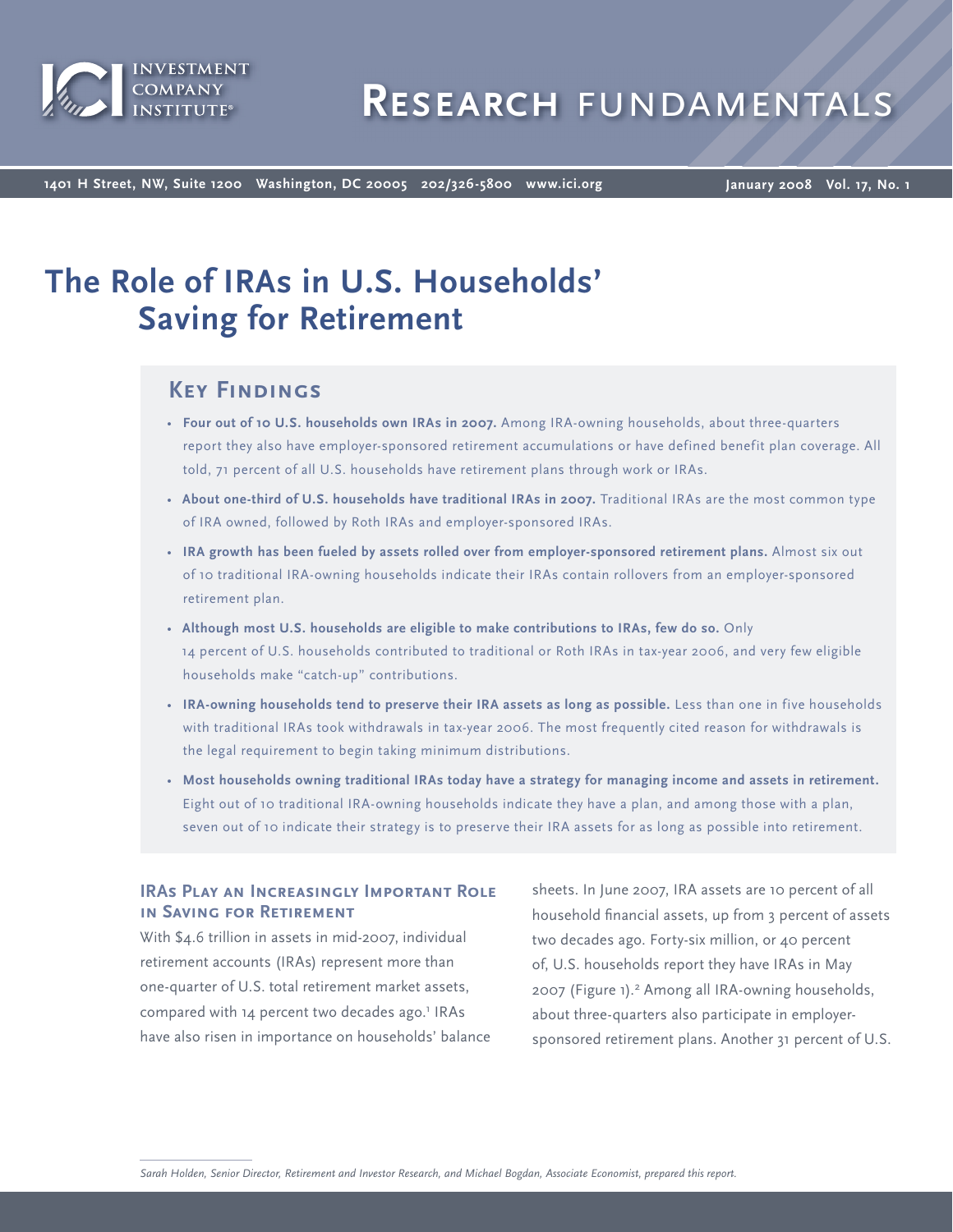# **Key Terms**

- Individual Retirement Account (IRA) An account to which a person can make contributions up to a specified dollar limit. Congress initially designed IRAs to have two roles: (1) to give individuals not covered by a retirement plan at work a tax-advantaged retirement savings plan, and (2) to play a complementary role to the employer-sponsored retirement system by preserving rollover assets at job change or retirement. The term IRA is also applied to individual retirement annuities, which receive similar tax treatment.
- Traditional IRA The first type of IRA, created in 1974. Individuals may make tax-deductible and nondeductible contributions to these IRAs. Earnings on investments in the IRA are tax deferred. Taxable distributions may be taken without penalty starting at age 59½ and must be started once an individual reaches age 70½.
- Roth IRA A Roth IRA is an individual retirement account that permits only after-tax contributions; earnings are not taxed while in the account; and qualified distributions of earnings and principal are generally tax-free.
- Simplified Employee Pension Plan (SEP) IRA A retirement program in which an employer makes contributions to the IRAs on behalf of employees. A Salary Reduction SEP, or "SAR-SEP," IRA is a SEP IRA that allows employees to contribute their own compensation into the IRA. When Congress created the SIMPLE IRA in 1996 (see below), it provided that no new SAR-SEP IRAs could be created after 1996.
- SIMPLE IRA (Savings Incentive Match Plan for Employees) A tax-favored retirement plan created in 1996 that small employers can set up for the benefit of their employees. Both employer and employee contributions are allowed in a SIMPLE IRA plan.
- 401(k) plan An employer-sponsored retirement plan that enables employees to make tax-deferred contributions from their salaries to the plan.
- Rollover The shifting of an investor's assets from one qualified retirement plan or account (IRA, 401(k), or other tax-advantaged, employer-sponsored retirement plan) to another—due to changing jobs, for instance without a tax penalty.
- Contribution limit Federal law establishes limits for the amount an individual may contribute to an IRA, 401(k), or other retirement savings plan in any given year. In 2007, the annual employee contribution limit for 401(k) and similar employer-sponsored retirement plans was \$15,500; the annual limit for all traditional and Roth IRAs was \$4,000; and \$10,500 for SIMPLE IRAs. Individuals age 50 or older can make additional catchup contributions.
- Catch-up contribution Individuals age 50 or older are permitted to make contributions to an IRA or employer-sponsored retirement savings plan in excess of the annual contribution limit.
- – Individuals may take distributions, that is withdraw funds, from their IRA prior to retirement, **Distribution** but distributions may be subject to federal income tax and/or a penalty. Withdrawals from traditional IRAs before age 59½ may be subject to a 10 percent early withdrawal penalty. The earnings portion of withdrawals from Roth IRAs made within five years of contribution or made before age 59½ are generally subject to income tax and may be subject to the 10 percent penalty. The 10 percent penalty does not apply to withdrawals for certain kinds of expenses, including a first home, certain educational expenses, and qualified medical expenses, among others.
- Required minimum distribution (RMD) Once an IRA owner turns age  $70\frac{1}{2}$ , distributions from the IRA must begin. Failure to take the required distribution or take only a portion of the required amount will result in a tax penalty. Roth IRAs are not subject to required minimum distributions.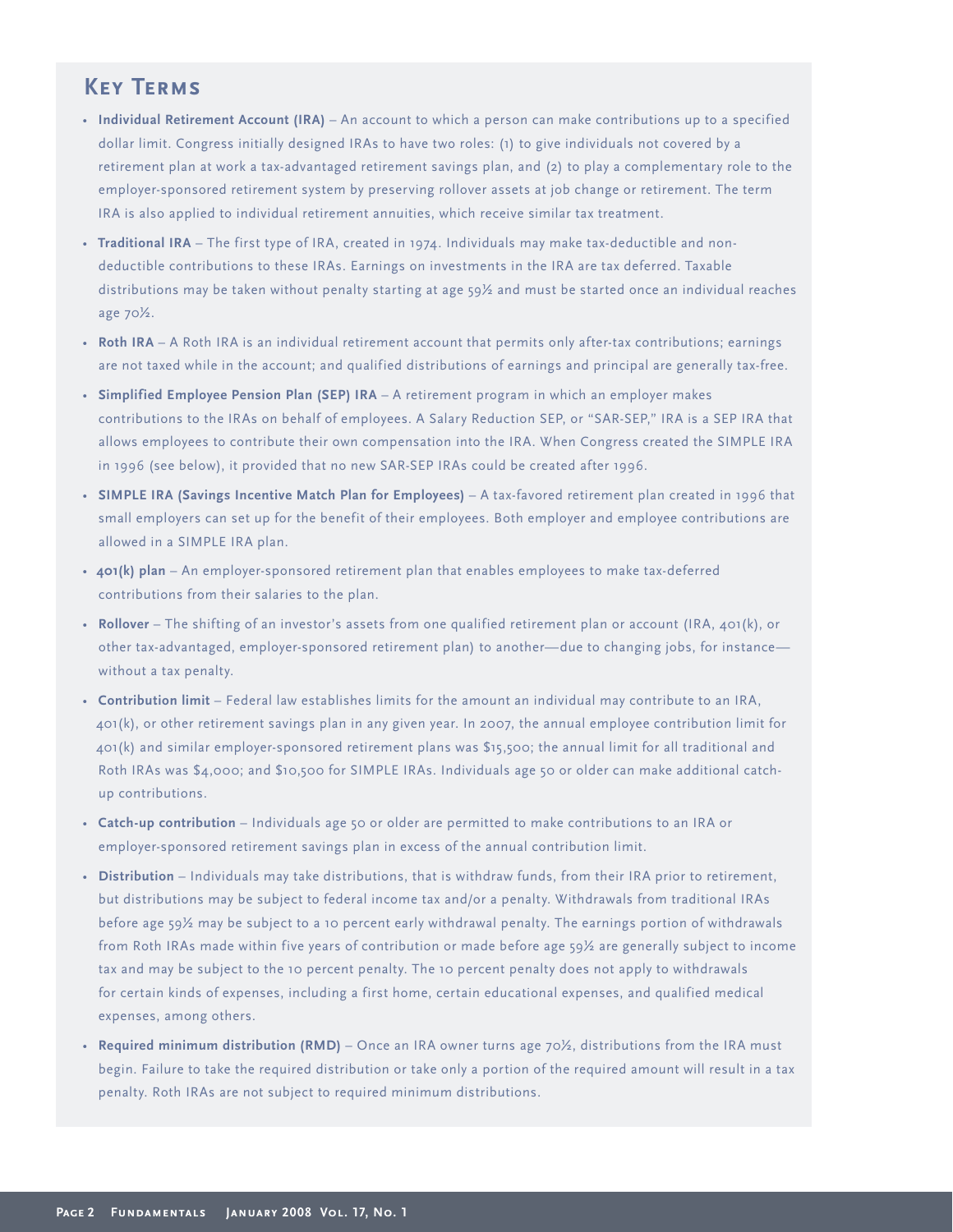households report employer-sponsored retirement plan accumulations, but no IRAs. All told, 71 percent of all U.S. households have some type of formal, taxadvantaged retirement savings.

Traditional IRAs are the oldest and most common type of IRA. About one-third of U.S. households own traditional IRAs in 2007 (Figure 2). The traditional IRA is a vehicle for rollovers from employer-sponsored

retirement plans. Indeed, 59 percent of U.S. households with traditional IRAs indicate their IRAs contain rollover monies.<sup>3</sup> Roth IRAs are the second most frequently owned type of IRA, owned by

15 percent of U.S. households. Employer-sponsored IRAs, which include SIMPLE IRAs, SEP IRAs, and SAR-SEP IRAs, are owned by 8 percent of U.S. households.



*1IRAs include traditional IRAs, Roth IRAs, and employer-sponsored IRAs (SIMPLE IRAs, SEP IRAs, and SAR-SEP IRAs). 2Employered-sponsored retirement plans include defined contribution and defined benefit retirement plans. sources: Investment Company Institute (Annual Mutual Fund Shareholder Tracking Survey) and U.S. Bureau of the Census*

#### **Figure 2**

#### **MILLIONS OF HOUSEHOLDS OWN IRAS**

|                          | <b>Year Created</b>                                  | Number of U.S.<br>Households with<br>Type of IRA, <sup>1</sup> 2007 | Percent of U.S.<br>Households with Type<br>of IRA, <sup>1</sup> 2007 |
|--------------------------|------------------------------------------------------|---------------------------------------------------------------------|----------------------------------------------------------------------|
| <b>Traditional IRA</b>   | 1974<br>(Employee Retirement Income<br>Security Act) | 37.7 million                                                        | 32.5%                                                                |
| SEP IRA <sup>2</sup>     | 1978<br>(Revenue Act)                                |                                                                     |                                                                      |
| SAR-SEP IRA <sup>2</sup> | 1986<br>(Tax Reform Act)                             | 9.2 million                                                         | 7.9%                                                                 |
| SIMPLE IRA <sup>2</sup>  | 1996<br>(Small Business Job Protection Act)          |                                                                     |                                                                      |
| <b>Roth IRA</b>          | 1997<br>(Taxpayer Relief Act)                        | 17.3 million                                                        | 14.9%                                                                |
| Any IRA <sup>1</sup>     |                                                      | 46.2 million                                                        | 39.8%                                                                |

*1Households may own more than one type of IRA.*

*2SIMPLE IRAs, SEP IRAs, and SAR-SEP IRAs are employer-sponsored IRAs.*

*Note: Multiple responses are included.*

*sources: Investment Company Institute (Annual Mutual Fund Shareholder Tracking Survey) and U.S. Bureau of the Census*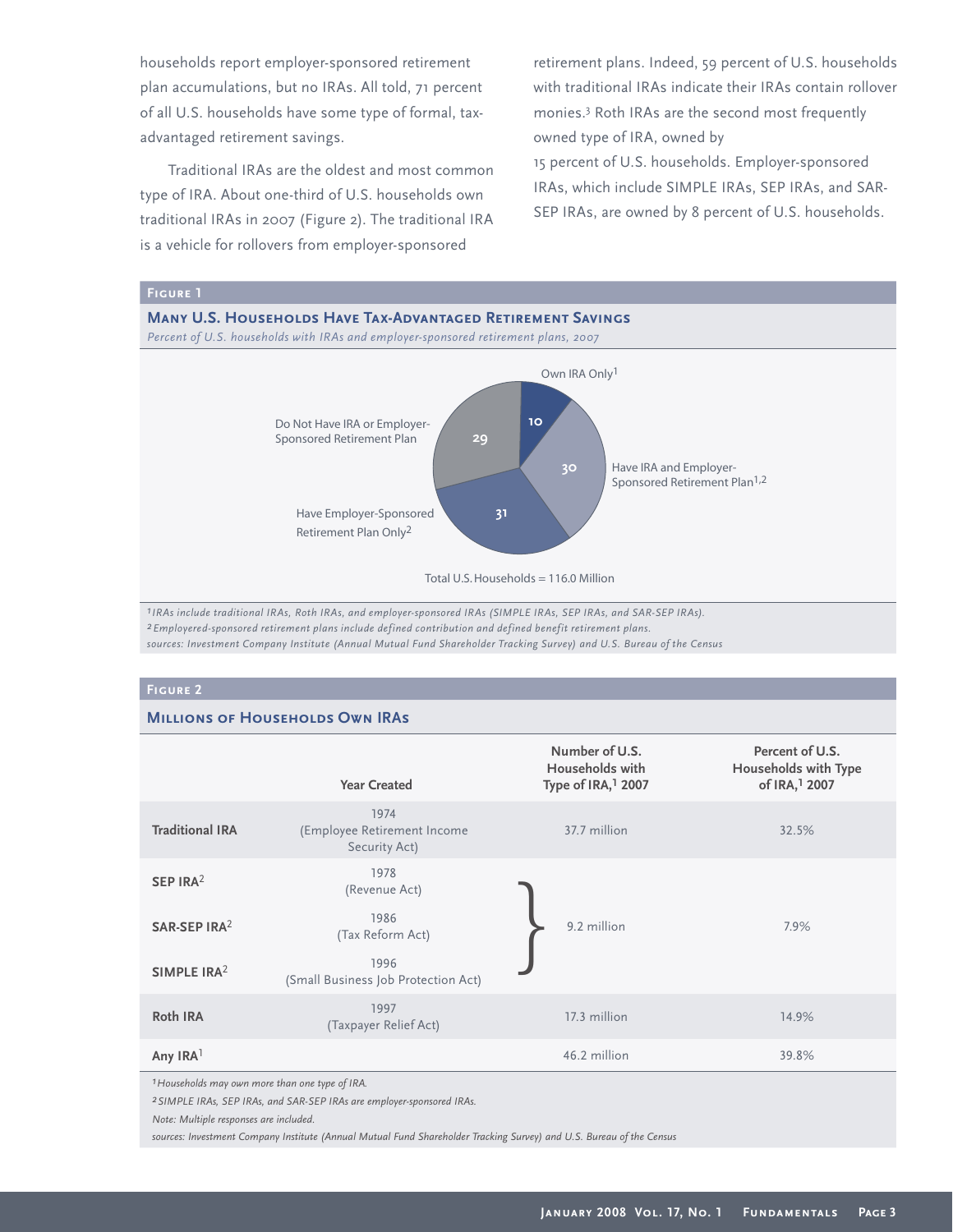### **IRA OWNERS TEND TO BE SAVERS, USE MORE Than One Type of Investment**

IRA owners build substantial financial assets. The median financial assets of households with traditional or Roth IRAs is more than five times greater than the median financial assets of households without such IRAs. Those assets include defined contribution retirement plan accounts; 70 percent of traditional or Roth IRA-owning households also have such accounts (Figure 3).

IRA owners typically exhibit the characteristics of individuals who are most likely to save. The financial decisionmakers of households with IRAs tend to be older and are more likely to be married, be employed, and have college or postgraduate degrees than households that do not own IRAs. These are all factors that tend to correlate with a greater propensity to save.<sup>4</sup>

## **Figure 3**

# **IRA Owners Are Typically Middle-Aged, Married, and Employed**

*Characteristics of U.S. households, by ownership of traditional or Roth IRAs,1 2007*

|                                                                                     | Households<br>Owning<br><b>Traditional or</b> | Households<br><b>Not Owning</b><br><b>Traditional or</b> |
|-------------------------------------------------------------------------------------|-----------------------------------------------|----------------------------------------------------------|
|                                                                                     | Roth<br>IRAs <sup>1</sup>                     | Roth<br><b>IRAs</b>                                      |
| Median Per Household                                                                |                                               |                                                          |
| Age of Household Sole or Co-Decisionmaker for Investing                             | 54 years                                      | 46 years                                                 |
| Household Income                                                                    | \$80,000                                      | \$35,000                                                 |
| Household Financial Assets <sup>2</sup>                                             | \$250,000                                     | \$45,000                                                 |
| Household Financial Assets in IRAs                                                  | \$50,000                                      | N/A                                                      |
| Share of Household Financial Assets in IRAs                                         | 33%                                           | N/A                                                      |
|                                                                                     |                                               |                                                          |
| <b>Percent of Households</b>                                                        |                                               |                                                          |
| Household Sole or Co-Decisionmaker for Investing:                                   |                                               |                                                          |
| Married                                                                             | 62                                            | 45                                                       |
| College or Postgraduate Degree                                                      | 58                                            | 19                                                       |
| Employed Full- or Part-Time                                                         | 70                                            | 58                                                       |
| Retired from Lifetime Occupation                                                    | 30                                            | 27                                                       |
| Household Has Defined Contribution Account or Defined Benefit Plan Coverage (total) | 80                                            | 52                                                       |
| Defined Contribution Retirement Plan Account                                        | 70                                            | 43                                                       |
| Defined Benefit Plan Coverage                                                       | 47                                            | 23                                                       |

*N/A = not applicable* 

*1These households may also own employer-sponsored IRAs. Households whose only IRAs are employer-sponsored IRAs are not included.*

*2Household financial assets include assets in employer-sponsored retirement plans but exclude primary residence.*

*note: Number of respondents varies. Data for households owning IRAs are from ICI's May 2007 IRA Owners Survey.*

*Data for households not owning IRAs are from ICI's May 2007 Mutual Fund Shareholder Tracking Survey.*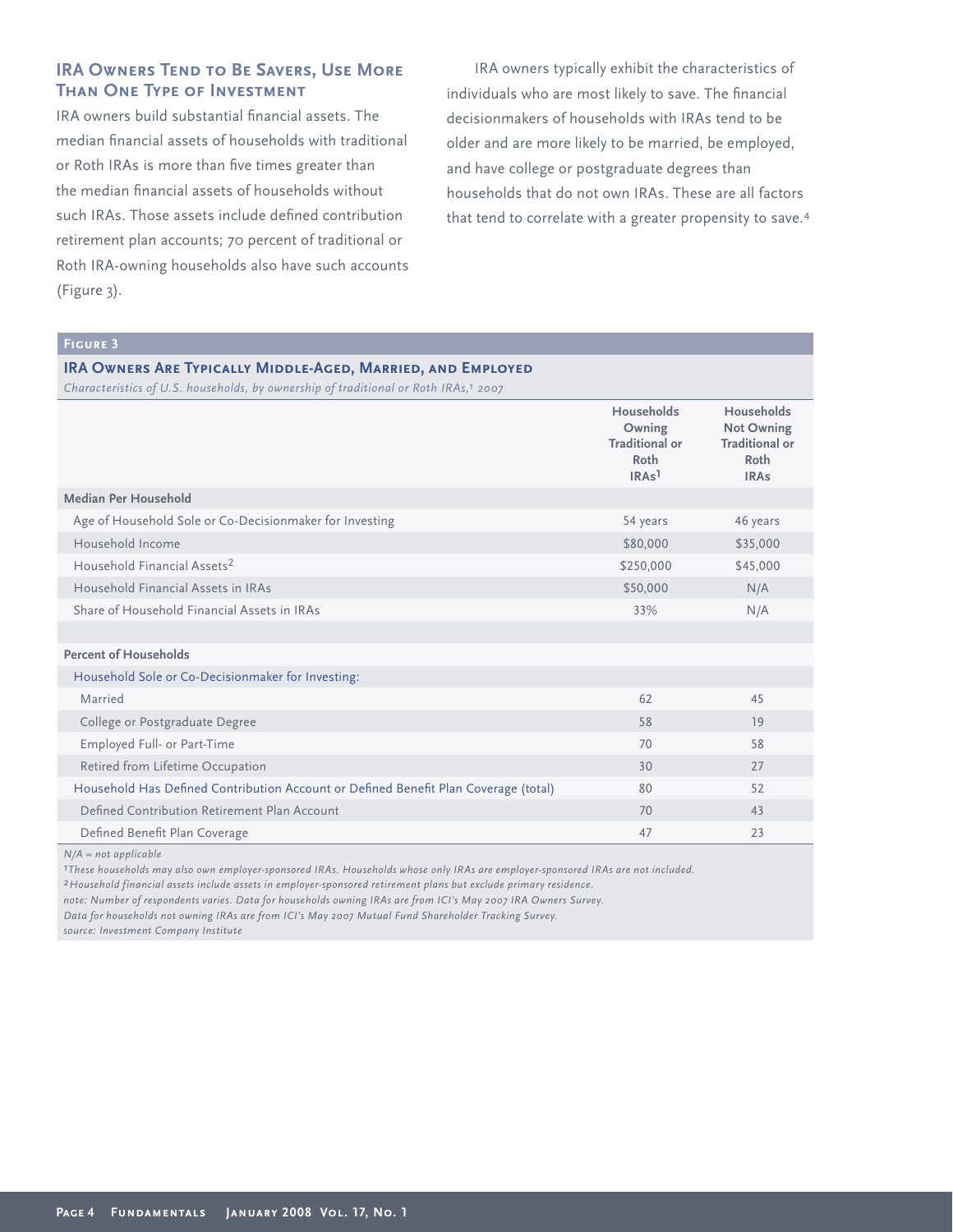Just as 401(k) balances tend to be higher the longer a worker's job tenure,<sup>5</sup> IRA balances tend to rise with length of ownership. In 2007, households owning IRAs for less than five years have median IRA holdings of \$7,500, while households owning IRAs for 20 years or more have median IRA holdings of \$105,000 (Figure 4). Mean IRA holdings, while considerably higher than the median values, display a similar pattern.

#### **ROLLOVERS TO TRADITIONAL IRAS FUEL Growth**

In 1974, Congress created traditional IRAs with a dual purpose.<sup>6</sup> First, traditional IRAs provide individuals not covered by retirement plans at work with a tax-deferred opportunity to save for retirement. Second, traditional IRAs also give workers changing jobs or retirees a way to preserve the tax-advantaged status of employersponsored retirement plan accumulations by allowing transfers, or "rollovers," of plan balances into IRAs.



*note: Total IRA assets reported by households owning traditional and/or Roth IRAs in 2007. Households whose only IRAs are employer-sponsored IRAs are not included.*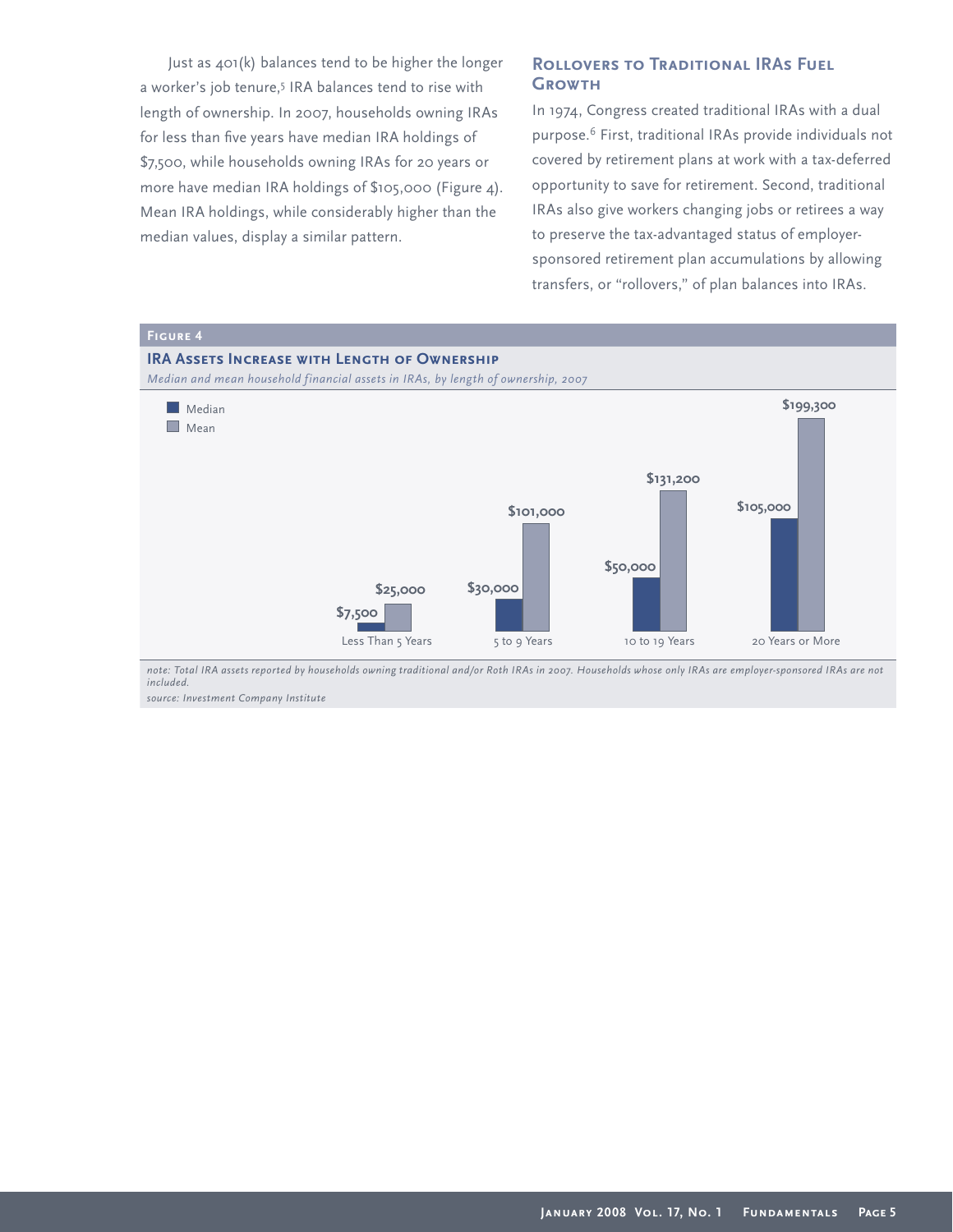Rollover activity has fueled recent IRA growth and helps many Americans preserve their retirement savings. The most recent available data show that households transferred more than \$200 billion from employer-sponsored retirement plans to IRAs in 2004.<sup>7</sup> In 2007, more than 22 million U.S. households, or 59 percent of all households owning traditional IRAs, have traditional IRAs that include rollover assets.<sup>8,9</sup> With their most recent rollovers, the vast majority of

these households (86 percent) transferred their entire retirement plan balances into traditional IRAs.<sup>10</sup>

Households with rollover assets in their IRAs tend to have higher IRA balances compared with IRAs funded purely by individual contributions. Median traditional IRA holdings that include rollovers are \$61,000 in 2007, about double the median traditional IRA holdings (\$30,000) that do not include rollovers (Figure 5).

#### **Figure 5**

**Traditional IRAs Preserve Assets from Employer-Sponsored Retirement Plans**  *Traditional IRA assets, by employer-sponsored retirement plan rollover activity, 2007*

| <b>Traditional IRA Does Not Include Rollover</b><br><b>Traditional IRA Includes Rollover</b><br>from Employer-Sponsored<br>from Employer-Sponsored<br>Retirement Plan <sup>2</sup><br>Retirement Plan <sup>1</sup> |                               |  |  |  |  |  |  |
|--------------------------------------------------------------------------------------------------------------------------------------------------------------------------------------------------------------------|-------------------------------|--|--|--|--|--|--|
|                                                                                                                                                                                                                    |                               |  |  |  |  |  |  |
|                                                                                                                                                                                                                    | <b>Traditional IRA Assets</b> |  |  |  |  |  |  |
| \$147,800<br>\$96,800<br>Mean                                                                                                                                                                                      |                               |  |  |  |  |  |  |
| Median<br>\$61,000<br>\$30,000                                                                                                                                                                                     |                               |  |  |  |  |  |  |
|                                                                                                                                                                                                                    |                               |  |  |  |  |  |  |
| Household Financial Assets <sup>3</sup>                                                                                                                                                                            |                               |  |  |  |  |  |  |
| Mean<br>\$404,000<br>\$397,100                                                                                                                                                                                     |                               |  |  |  |  |  |  |
| Median<br>\$287,000<br>\$300,000                                                                                                                                                                                   |                               |  |  |  |  |  |  |

*1Fifty-nine percent of households owning traditional IRAs have traditional IRAs that include rollovers from employer-sponsored retirement plans.*

*2Forty-one percent of households owning traditional IRAs have traditional IRAs that do not include rollovers from employer-sponsored retirement plans. 3Household financial assets include assets in employer-sponsored retirement plans but exclude primary residence.*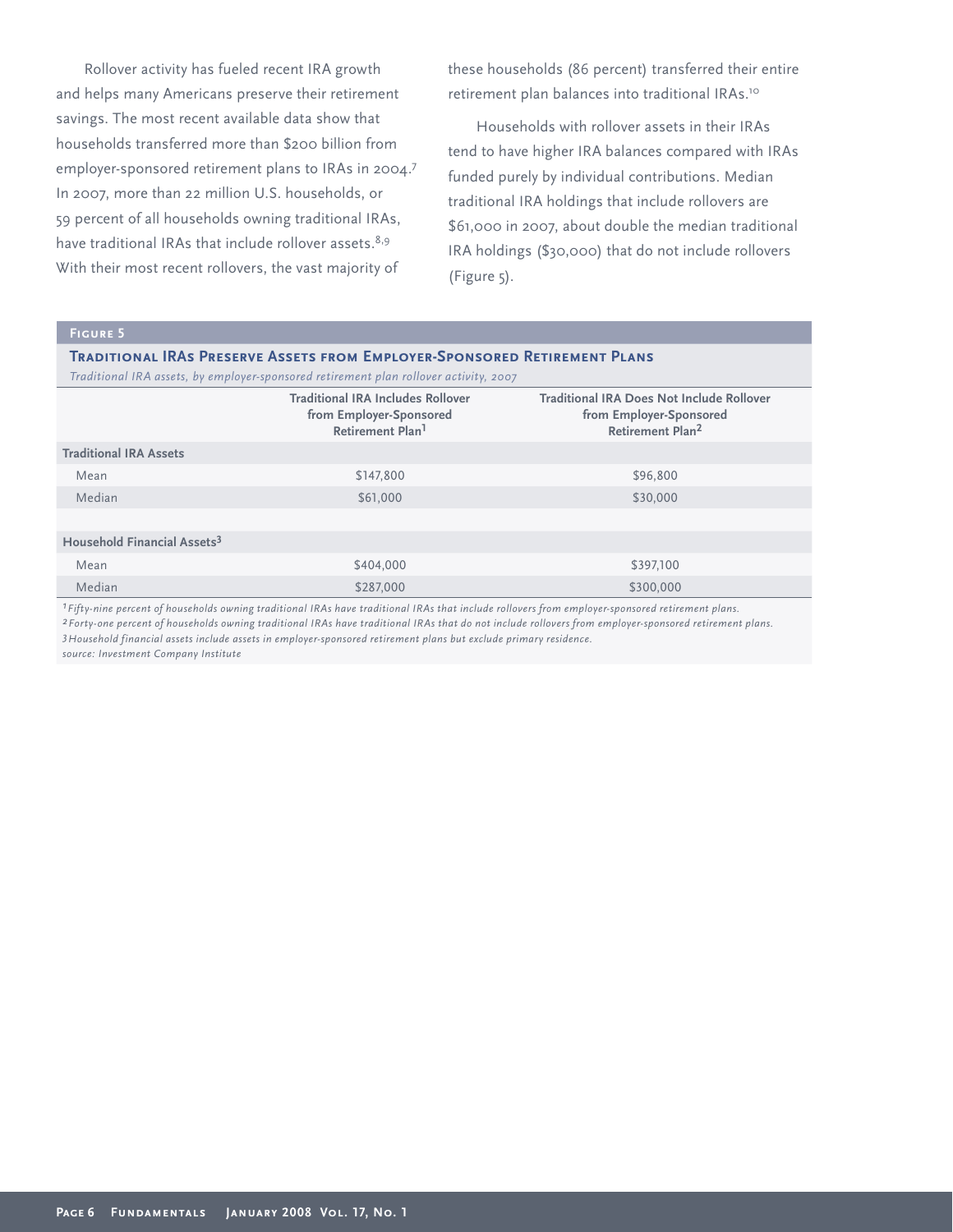### **Few Households Make Contributions to IRAs**

Although IRAs can help Americans build their retirement savings, the majority of U.S. households does not contribute to them. In tax-year 2006, only 14 percent of all U.S. households made traditional or Roth IRA contributions (Figure 6).

Among households making traditional or Roth IRA contributions in tax-year 2006, about two-thirds made traditional IRA contributions. Nevertheless, traditional IRA owners are less likely than owners of other types of IRAs to make contributions. Forty-five percent of households owning Roth IRAs made contributions in

#### **Figure 6**

#### **Very Few Households Contribute to Traditional or Roth IRAs**

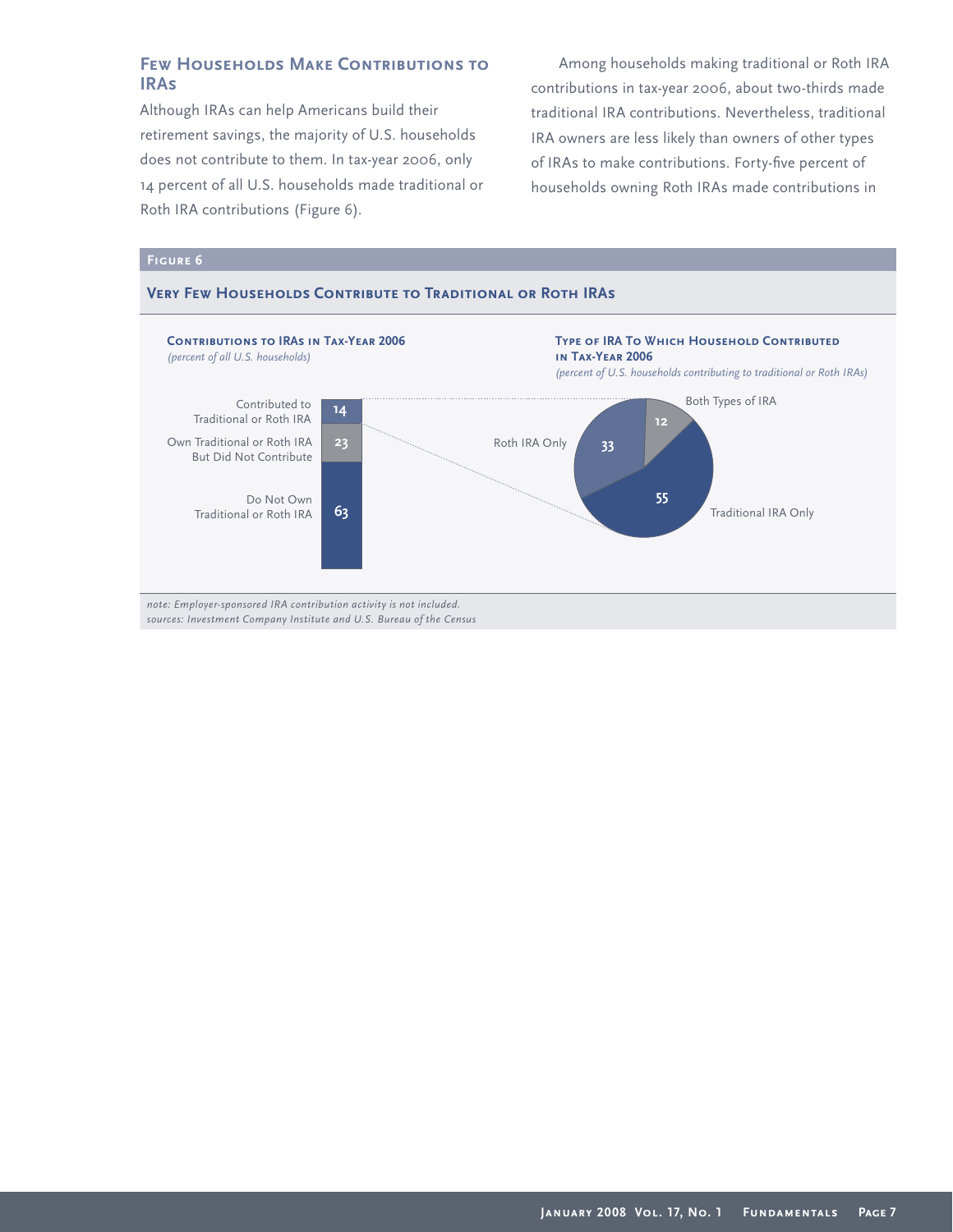tax-year 2006 (Figure  $7$ ).<sup>11</sup> In contrast, only 28 percent of traditional IRA-owning households contributed to their traditional IRAs in tax-year 2006. The lower contribution rate to traditional IRAs is likely due to restrictions on the tax deductibility of contributions, which must be considered by the 80 percent of traditional IRA-owning households that have retirement plan coverage at work (Figure 3). In addition, 16 percent

of traditional IRA-owning households are headed by individuals age 70 or older and may not be eligible to contribute due to IRS regulations.

Roth IRA owners are not only more likely to contribute, they also tend to contribute greater amounts. The median amount contributed to Roth IRAs is \$4,000 in tax-year 2006, while the median



*2Households may hold more than one type of IRA. Contribution activity reported is for type of IRA indicated. Some of these households may have been ineligible to make contributions.*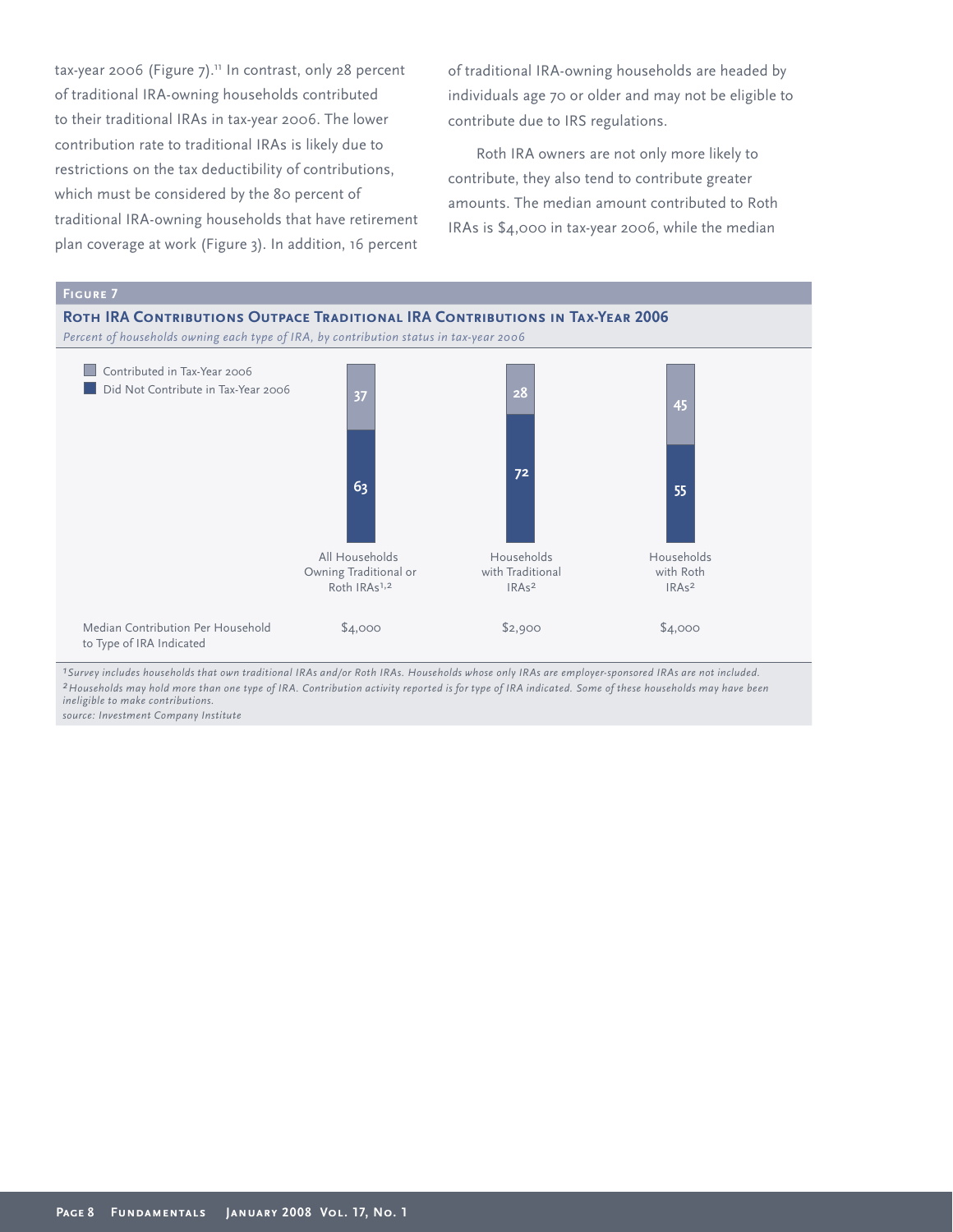contribution to traditional IRAs is \$2,900 per household (Figure 7). In 2006, the traditional and Roth IRA contribution limit is \$4,000 for individuals under the age of 50 (Figure 8).<sup>12</sup>

Since tax-year 2002, individuals age 50 or older are eligible to make "catch-up" contributions to their IRAs (Figure 8). But catch-up contributions are not

prevalent.<sup>13</sup> Only 5 percent of all U.S. households with individuals age 50 or older report catch-up contributions in tax-year 2006 (Figure 9). Even among households age 50 or older and owning traditional or Roth IRAs, only 11 percent made catch-up contributions.<sup>14</sup>

#### **Figure 8**



#### **Internal Revenue Code Traditional and Roth IRA Contribution Limits, 2001–2008**

*1After 2008, traditional IRA contributions are indexed for inflation in \$500 increments. IRA catch-up contributions are not indexed for inflation. sources: ICI Summary of U.S. Internal Revenue Code*

#### **Figure 9**

#### **Traditional and Roth IRA Catch-Up Contributions Are Infrequent**

*Percent of U.S. households with individuals age 50 or older, by contribution status in tax-year 2006*



*note: Catch-up contribution activity is identified if an individual's contribution is greater than the \$4,000 limit in tax-year 2006. source: Investment Company Institute (2007 Mutual Fund Shareholder Tracking Survey and 2007 IRA Owners Survey)*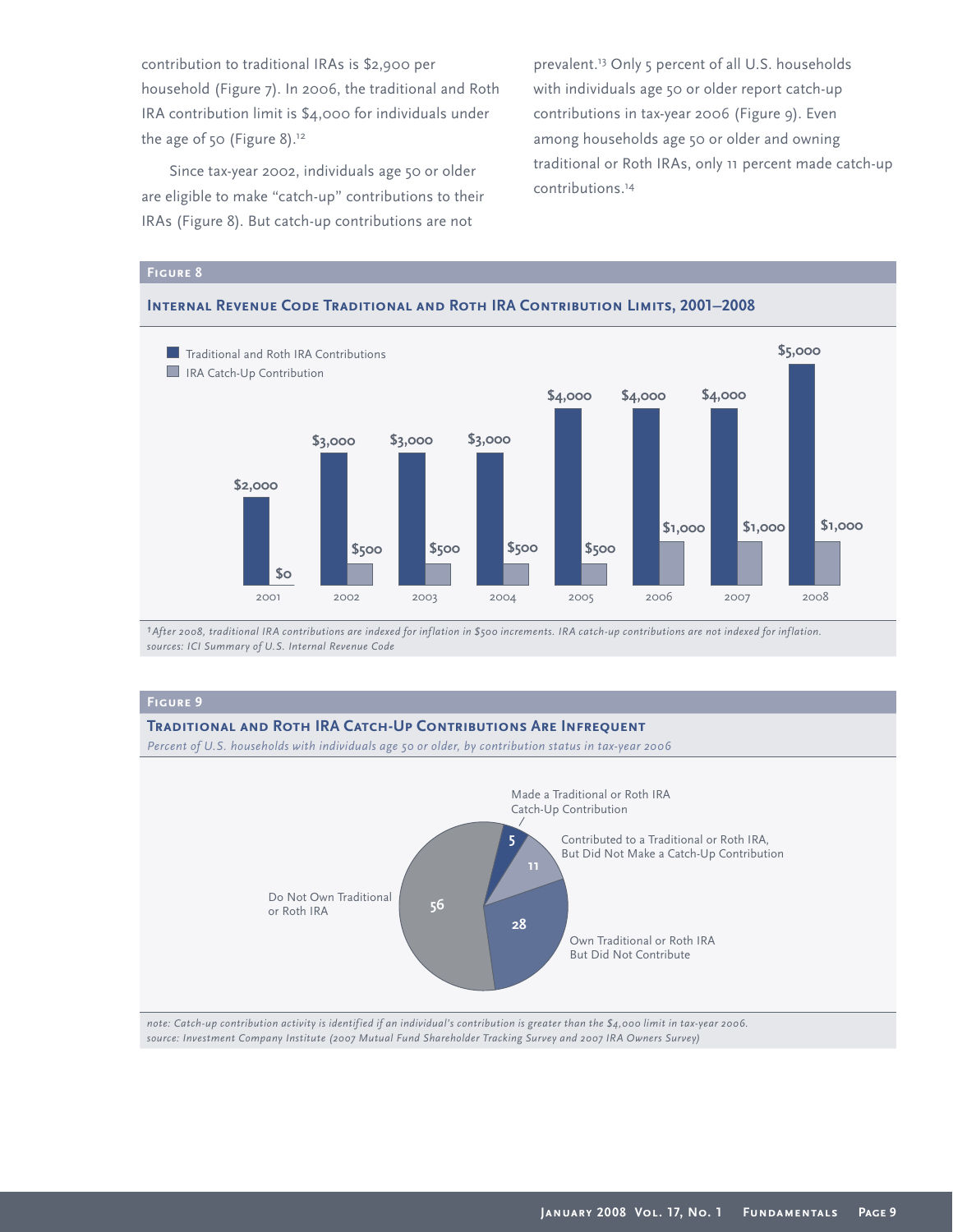#### **IRA Withdrawals Infrequent, Mostly Retirement Related**

Very few households withdraw money from their IRAs in any given year, and most withdrawals are retirement related. Less than one-fifth of households still owning traditional IRAs made withdrawals from these accounts in tax-year 2006 (Figure 10),<sup>15</sup> and those who did make withdrawals took modest-sized amounts. One-fifth of traditional IRA-owning households making withdrawals in tax-year 2006 took less than \$2,500 from their IRAs. Although some withdrawals in dollar amounts appear large, a median of 6 percent of the account balance is typically withdrawn.

A traditional IRA withdrawal, if taken by an individual prior to age 59½, is generally subject to a 10 percent penalty on the taxable portion of the withdrawal (in addition to the federal, state, and local income tax that may be due).<sup>16</sup> Taxpayers older than 59½ but younger than 70½ may take withdrawals without penalty, but are generally not required to do so. Traditional IRA owners age 70½ or older are

**Withdrawals from Traditional IRAs Are Infrequent**

required to withdraw an annual amount based on life expectancy or pay a penalty for failing to do so: These withdrawals are called required minimum distributions (RMDs). In line with these incentives and disincentives, younger households are much less likely to make withdrawals than older households. Looking at a longer time horizon (1999 through 2006), only 7 percent of traditional IRA-owning households headed by an individual younger than 59 took a complete or partial withdrawal, while 19 percent of households age 59 to 69 took withdrawals. Withdrawal activity is highest among households headed by individuals age 70 or older.

Typically, withdrawals from traditional IRAs are taken to fulfill RMDs. Six out of 10 households owning traditional IRAs making withdrawals in tax-year 2006 did so to satisfy this requirement.<sup>17</sup> Between 1999 and 2006, about half of households taking complete or partial withdrawals cite RMDs as a reason for withdrawing (Figure 11). As would be expected, households headed by an individual age 70 or older are more likely to cite RMDs as a reason for withdrawal.

#### **Figure 10**

#### Made a Withdrawal in Tax-Year 20061 **19 81** \$2,500 to \$4,999 \$20,000 or More \$15,000 to \$19,999 **U.S. Households with Traditional IRAs in 2007** *(percent)* **Amount Withdrawn in Tax-Year 2006** *(percent of traditional IRA-owning households that made withdrawals)* **14 8 23** Did Not Make a Withdrawal in Tax-Year 2006 **19 24** Less Than \$2,500 \$5,000 to \$9,999 \$10,000 to \$14,999 Mean = \$12,400  $Median = $7,500$ *1Households that made a withdrawal exclude those which closed and no longer own traditional IRAs.*

*note: Number of respondents varies. source: Investment Company Institute*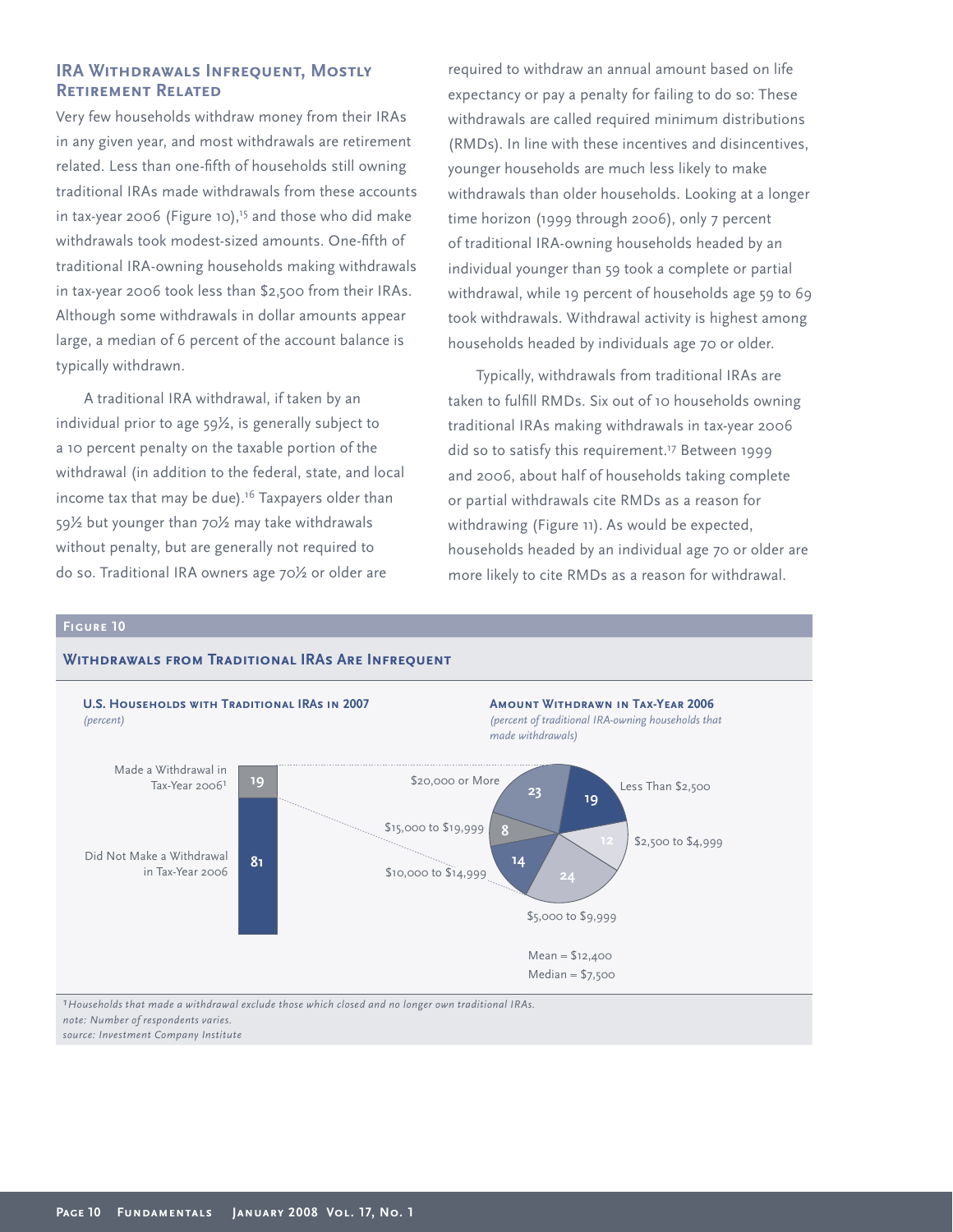#### **Figure 11**

#### **Traditional IRA Withdrawal Activity by Age of Head of Household, 1999–2006**

*Percent of traditional IRA-owning households taking withdrawals1*

|                                                 | Households with<br><b>Traditional IRA</b><br>Withdrawals | Age of Head of Household (Years) |                     |                 |
|-------------------------------------------------|----------------------------------------------------------|----------------------------------|---------------------|-----------------|
|                                                 |                                                          | Younger Than 59                  | 59 to 69            | 70 or Older     |
| Reason for Withdrawal <sup>2</sup>              |                                                          |                                  |                     |                 |
| To Take a Required Minimum Distribution         | 47                                                       | 10                               | 13                  | 75              |
| To Pay Living Expenses                          | 20                                                       | 29                               | 35                  | 11              |
| To Pay for Health Care                          | 9                                                        | 12                               | $10$                | $7\overline{ }$ |
| To Reinvest the Money <sup>3</sup>              | 7                                                        | 8                                | 11                  | 6               |
| To Buy a Home                                   | $\overline{3}$                                           | 6                                | $\overline{4}$      | $\mathbb{I}$    |
| To Make a Large Purchase                        | 8                                                        | 10 <sup>°</sup>                  | 15                  | $\overline{4}$  |
| To Pay for Education                            | $\overline{3}$                                           | 9                                | $\overline{3}$      | $\mathbb{I}$    |
| Other Reason                                    | 16                                                       | 23                               | 23                  | $10$            |
|                                                 |                                                          |                                  |                     |                 |
| Age of Head of Household                        |                                                          |                                  |                     |                 |
| Younger Than 59                                 | 24                                                       | 100                              | $\mathsf{O}\xspace$ | $\mathbb O$     |
| 59 to 69                                        | 22                                                       | $\mathsf{O}\xspace$              | 100                 | $\circ$         |
| 70 or Older                                     | 54                                                       | $\mathbf{0}$                     | $\mathsf{O}\xspace$ | 100             |
|                                                 |                                                          |                                  |                     |                 |
| Amount Withdrawn <sup>4</sup>                   |                                                          |                                  |                     |                 |
| Less Than \$2,500                               | 29                                                       | 27                               | 16                  | 35              |
| \$2,500 to \$4,999                              | 16                                                       | 17                               | 12                  | 18              |
| \$5,000 to \$9,999                              | 18                                                       | 22                               | 17                  | 17              |
| \$10,000 to \$24,999                            | 22                                                       | 19                               | 31                  | 18              |
| \$25,000 to \$49,999                            | 8                                                        | $\overline{7}$                   | 13                  | $\overline{7}$  |
| \$50,000 or More                                | $\overline{7}$                                           | 8                                | 11                  | 5               |
|                                                 |                                                          |                                  |                     |                 |
| Mean                                            | \$14,900                                                 | \$15,800                         | \$19,900            | \$12,200        |
| Median                                          | \$5,000                                                  | \$5,000                          | \$10,000            | \$4,000         |
|                                                 |                                                          |                                  |                     |                 |
| Full or Partial Withdrawal from Traditional IRA |                                                          |                                  |                     |                 |
| Withdrew Some, But Not All Money                | 86                                                       | 69                               | 86                  | 93              |
| Withdrew All Money                              | 14                                                       | 31                               | 14                  | $\overline{7}$  |

*1Eighteen percent of households either still holding traditional IRAs in the year of the survey and having withdrawn some of the*

*assets (15 percent) or having liquidated (3 percent) their traditional IRA during the year prior to the survey are counted as having withdrawals. The denominator includes households still holding traditional IRAs and those households whose withdrawals in the previous year closed their* 

*traditional IRAs. Results are pooled over 2000 to 2007 survey years covering withdrawal activity in 1999 to 2006.* 

*2Multiple responses included.*

*3Households indicating they were buying investments outside IRAs and/or buying another type of IRA.* 

*4Components may not add to 100 percent because of rounding.*

*note: Number of respondents varies.*

*source: Investment Company Institute (Annual Mutual Fund Shareholder Tracking Surveys, 2000 to 2007)*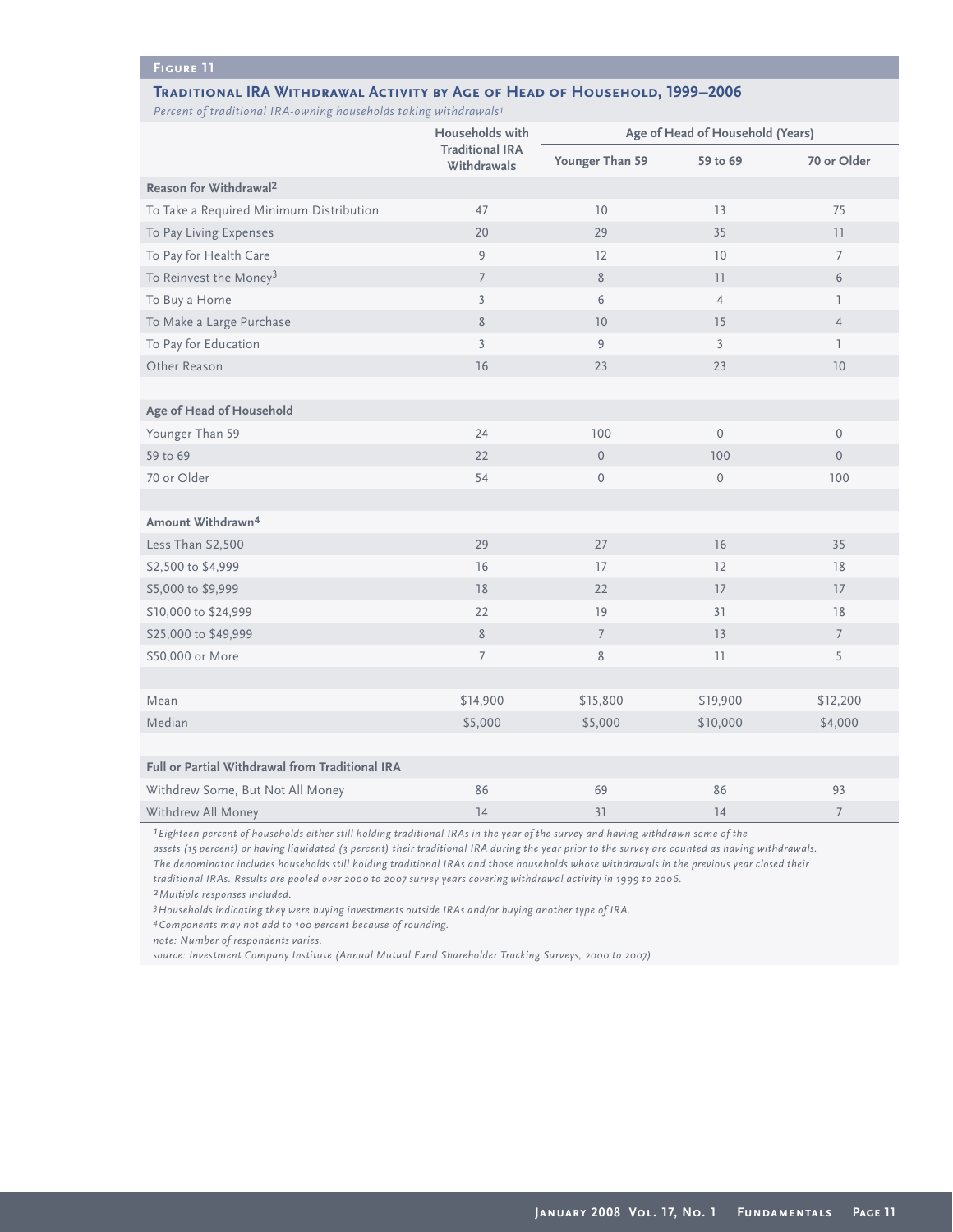Younger households are much more likely to take a withdrawal to pay for living expenses.

Because today's withdrawal activity may not be a good indicator of future withdrawal activity, a new survey question asks traditional IRA owners not taking IRA withdrawals about their future withdrawal intentions. In 2007, seven out of 10 of these owners say it is unlikely they will take withdrawals prior to age 70½. Among traditional IRA-owning households in 2007 that did not take withdrawals in tax-year 2006, 46 percent indicate it is "not likely at all" that they would start IRA

withdrawals before required (Figure 12). Another 24 percent report it is "not very likely" that they would take withdrawals prior to age 70½.

### **Withdrawals Calculated in a Variety of Ways**

Another new survey question asks traditional IRA owners who took withdrawals in tax-year 2006 how they determined the amount to withdraw. About six out of 10 traditional IRA withdrawers indicate they have a systematic withdrawal plan. Fourteen percent report their withdrawals are calculated to meet RMDs, while

#### **Figure 12**

**Likelihood of Withdrawing from Traditional IRA Before Age 70½** *Percent of traditional IRA households that did not take a withdrawal in tax-year 2006*

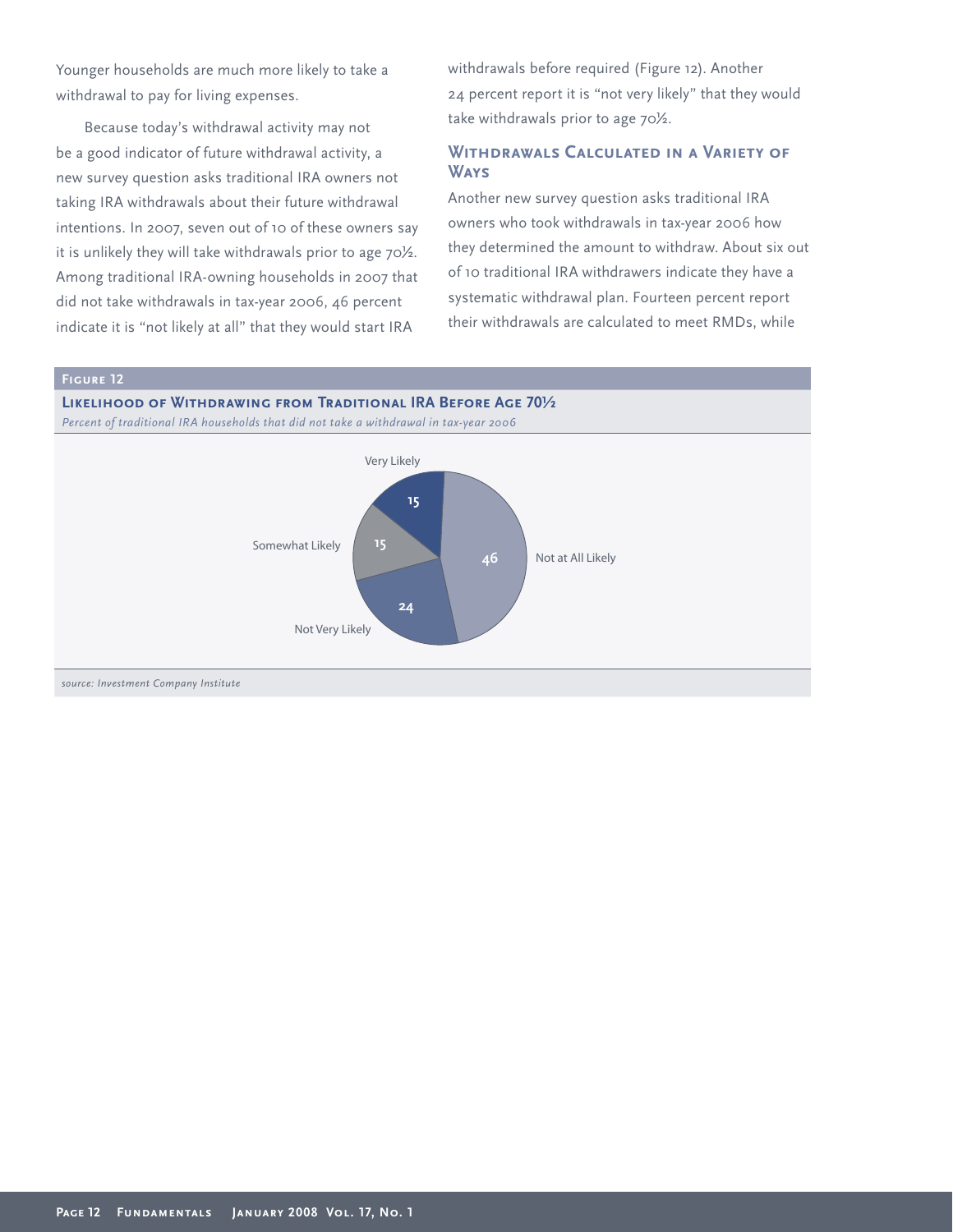another 24 percent cite a life expectancy calculation (Figure 13).<sup>18</sup> Seventeen percent withdraw a fixed percentage of the account each year and 6 percent withdraw an annual fixed dollar amount.

Nearly four out of 10 traditional IRA withdrawers did not indicate a systematic withdrawal plan. Indeed, 35 percent of traditional IRA withdrawers in tax-year 2006 indicate they took a lump sum based on needs (Figure 13).

#### **MOST TRADITIONAL IRA OWNERS HAVE Planned Retirement Strategy**

Eighty percent of households with traditional IRA assets say they have a strategy for managing income and assets in retirement (Figure 14). With respect to the planned role for their traditional IRA assets in retirement, seven out of 10 traditional IRA owners with a strategy plan to preserve their IRA assets as long as possible.



*source: Investment Company Institute*

#### **Figure 14**

#### **Preserving Traditional IRA Assets Is Main Retirement Strategy for Owners**

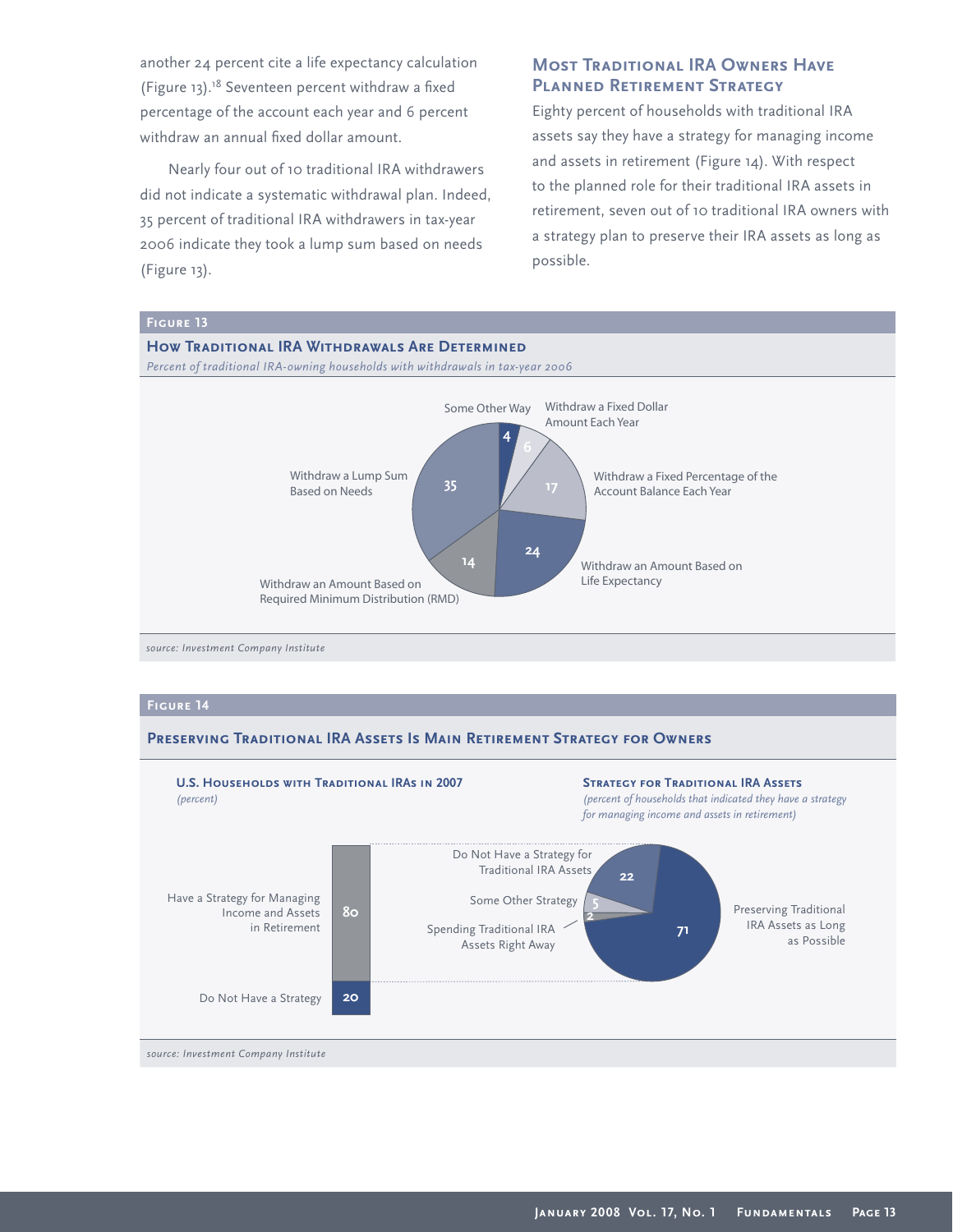Traditional IRA owners typically seek advice when building their retirement income strategy. About twothirds of traditional IRA households with a strategy consulted a professional financial adviser when creating the strategy (Figure 15). About one-third of households

with a strategy consulted written materials (e.g., book, article, newsletter) and 30 percent consulted with friends or family. Seventeen percent used an Internet website to help create their retirement income and asset management strategy. Only 7 percent create their investment strategy on their own.

#### **Most IRA Owners Consult Professional Financial Adviser When Creating Strategy**

*Percent of traditional IRA-owning households that indicated they have a strategy for managing income and assets in retirement, 2007*

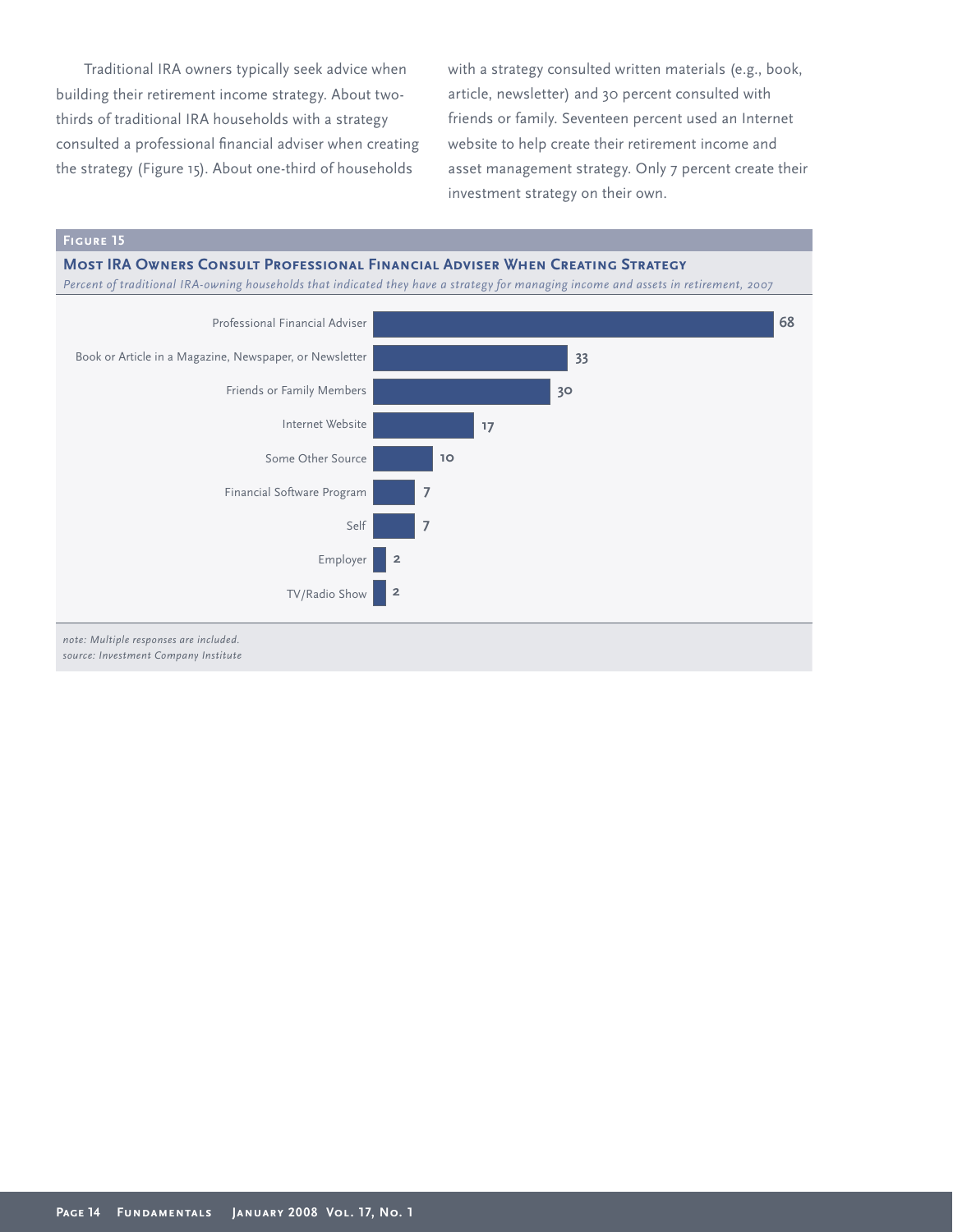#### **References**

- Brady, Peter, and Sarah Holden. "The U.S. Retirement Market, 2006," *Fundamentals*, Vol. 16, No. 3, Washington, DC: Investment Company Institute, July 2007 (www.ici.org/pdf/fm-v16n3.pdf).
- Bucks, Brian K., Arthur B. Kennickell, and Kevin B. Moore. "Recent Changes in U.S. Family Finances: Evidence from the 2001 and 2004 Survey of Consumer Finances," *Federal Reserve Bulletin*, March 2006: pp. A1-A38 (www.federalreserve.gov/ Pubs/OSS/oss2/2004/bull0206.pdf).
- Holden, Sarah, and Michael Bogdan. "Trends in Ownership of Mutual Funds in the United States, 2007," *Fundamentals*, Vol. 16, No. 5, Washington, DC: Investment Company Institute, November 2007 (www.ici.org/pdf/fm-v16n5.pdf).
- Holden, Sarah, Kathy Ireland, Vicky Leonard-Chambers, and Michael Bogdan. "The Individual Retirement Account at Age 30: A Retrospective," *Perspective*, Vol. 11, No. 1, Washington, DC: Investment Company Institute, February 2005 (www.ici.org/pdf/per11-01.pdf).
- Holden, Sarah, and Brian Reid. "The Role of Individual Retirement Accounts in U.S. Retirement Planning," *Pension Research Council Working Paper*, No. 2007-25, Philadelphia, PA: The Wharton School, University of Pennsylvania, Pension Research Council, January 2008.
- Holden, Sarah, Jack VanDerhei, Luis Alonso, and Craig Copeland. "401(k) Plan Asset Allocation, Account Balances, and Loan Activity in 2006," *ICI Perspective*, Vol. 13, No. 1 and *EBRI Issue Brief*, No. 308, Washington, DC: Investment Company Institute and Employee Benefit Research Institute, August 2007 (www.ici.org/pdf/per13-01.pdf).
- Internal Revenue Service. *Publication 590, Individual Retirement Arrangements* (www.irs.gov/pub/irs-pdf/p590.pdf).
- Investment Company Institute. "The U.S. Retirement Market, Second Quarter 2007," *Fundamentals*, Vol. 16, No. 3-Q2, Washington, DC: Investment Company Institute, December 2007 (www.ici.org/pdf/retmrkt\_update.pdf).
- Investment Company Institute. "IRA Ownership in 2004," *Fundamentals*, Vol. 14, No. 1, Washington, DC: Investment Company Institute, February 2005 (www.ici.org/pdf/fm-v14n1.pdf).
- West, Sandra, and Victoria Leonard-Chambers. "The Role of IRAs in Americans' Retirement Preparedness," *Fundamentals*, Vol. 15, No. 1, Washington, DC: Investment Company Institute, January 2006 (www.ici.org/pdf/fm-v15n1.pdf).

#### **NOTES**

- <sup>1</sup> See Investment Company Institute (December 2007).
- <sup>2</sup> Data in this issue of *Fundamentals* on the number and percentage of households owning IRAs are based on ICI's Mutual Fund Shareholder Tracking Survey conducted in May 2007 of 3,977 randomly selected, representative U.S. households (the standard error for the total sample is  $\pm$  1.6 percentage points at the 95 percent confidence level). The incidence estimates presented here for 2007 are calculated using a revised estimation procedure. As is usual in the course of household survey work, researchers periodically reexamine the estimation procedures used to ensure that results published are representative of the millions of households in the United States. ICI engaged in such a process this year and the IRA incidence figures here reflect a new weighting procedure. For a discussion of the new weighting methodology, see Holden and Bogdan (November 2007). The new weights, which match the census region, age distribution, income distribution, and educational attainment of the U.S. population, slightly reduced the incidence of ownership of IRAs and therefore the number of households owning IRAs (see Figure A2 in the Appendix, which contains additional data on household ownership of IRAs and is available at www.ici. org/pdf/fm-v17n1\_appendix.pdf).

The demographic and financial characteristics of IRA owners are derived from a separate May 2007 IRA Owners Survey of 599 randomly selected, representative U.S. households owning traditional or Roth IRAs (the standard error for the total sample is  $\pm$  4.0 percentage points at the 95 percent confidence level). IRA ownership does not include ownership of Coverdell Education Savings Accounts (formerly called Education IRAs) or households whose only IRAs are employersponsored IRAs (SIMPLE IRAs, SEP IRAs, and SAR-SEP IRAs).

 Key terms related to IRAs and retirement saving are presented on page 2 of this report. For additional information and the rules governing IRAs, see Internal Revenue Service (IRS) *Publication 590*.

- <sup>3</sup> See Figures A10 and A11 in the Appendix for additional information on traditional IRA owners with rollovers.
- <sup>4</sup> See Holden, Ireland, Leonard-Chambers, and Bogdan (February 2005) for a discussion of the relationship between demographic characteristics and the propensity to save.
- 5 See Holden, VanDerhei, Alonso, and Copeland (August 2007).
- $6$  For a brief history of IRAs and a discussion of the various features of different IRA types, see Holden, Ireland, Leonard-Chambers, and Bogdan (February 2005).
- <sup>7</sup> See Brady and Holden (July 2007).